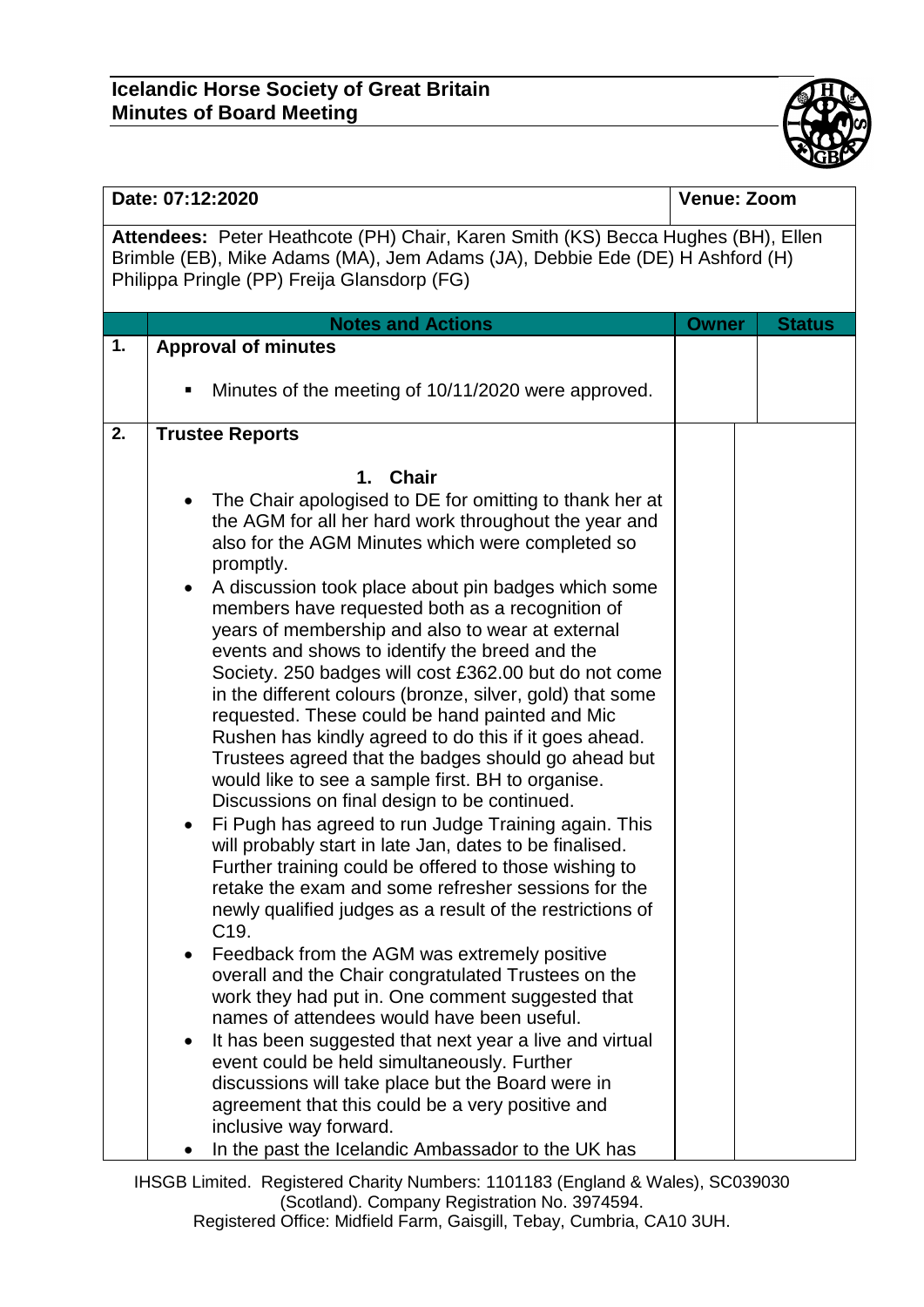

| been invited to the British Championships and it has                                                             |           |  |
|------------------------------------------------------------------------------------------------------------------|-----------|--|
| been suggested that with a newly appointed                                                                       |           |  |
| Ambassador an invitation could be extended this year.                                                            |           |  |
| It was agreed that the Saturday would be the most                                                                |           |  |
| appropriate day. PH will follow up.                                                                              |           |  |
|                                                                                                                  | <b>PH</b> |  |
| 2. Leisure                                                                                                       |           |  |
| No-one has been in post since the Leisure Trustee stood                                                          |           |  |
| down in the Summer and so the work has been taken on by                                                          |           |  |
| BH and KS. This has gone well. As no-one stood for the post                                                      |           |  |
| this year it was agreed that they should continue to manage                                                      |           |  |
| the role between them until the next AGM                                                                         |           |  |
|                                                                                                                  |           |  |
| A point was made that maybe there should be further<br>discussions around the longer-term structural role of the |           |  |
| Society. The considerable geographical distances between                                                         |           |  |
| members can create difficulties for both members and                                                             |           |  |
| Trustees in either organising or participating in events. This                                                   |           |  |
| discussion will be taken forward to a future meeting.                                                            |           |  |
|                                                                                                                  |           |  |
| 3. Youth                                                                                                         |           |  |
| BH thanked Ian Pugh for his work on the web-site which now                                                       |           |  |
| has a dedicated youth section. This includes the youth                                                           |           |  |
| awards launched at the AGM.                                                                                      |           |  |
|                                                                                                                  |           |  |
| 4. Sport                                                                                                         |           |  |
| Aston Le Walls has been booked for the British                                                                   |           |  |
| Championships and Summer Show 2021. This will take place<br>on the last weekend in June. 26/27.                  |           |  |
| The Winter tolt on line competition will soon be launched.                                                       |           |  |
| There are some exciting prizes lined up. The tests will be T1,                                                   |           |  |
| T8, T2, T6.                                                                                                      |           |  |
| MA will be circulating the final proposals for the team                                                          |           |  |
| selection for the World Championships. These have to be                                                          |           |  |
| completed by end of Jan 21.                                                                                      |           |  |
|                                                                                                                  |           |  |
| 5. Stud Book                                                                                                     |           |  |
| Very busy with a number of foal registrations still coming in as                                                 |           |  |
| well as imports and stallions.                                                                                   |           |  |
|                                                                                                                  |           |  |
| 6. Education                                                                                                     |           |  |
| The FEIF Level 1 course opportunity is progressing well with                                                     |           |  |
| materials being looked at. Fi Pugh and Sandy Carson are<br>assisting.                                            |           |  |
| The web-site now managed by lan Pugh is going well with                                                          |           |  |
|                                                                                                                  |           |  |

IHSGB Limited. Registered Charity Numbers: 1101183 (England & Wales), SC039030 (Scotland). Company Registration No. 3974594. Registered Office: Midfield Farm, Gaisgill, Tebay, Cumbria, CA10 3UH.